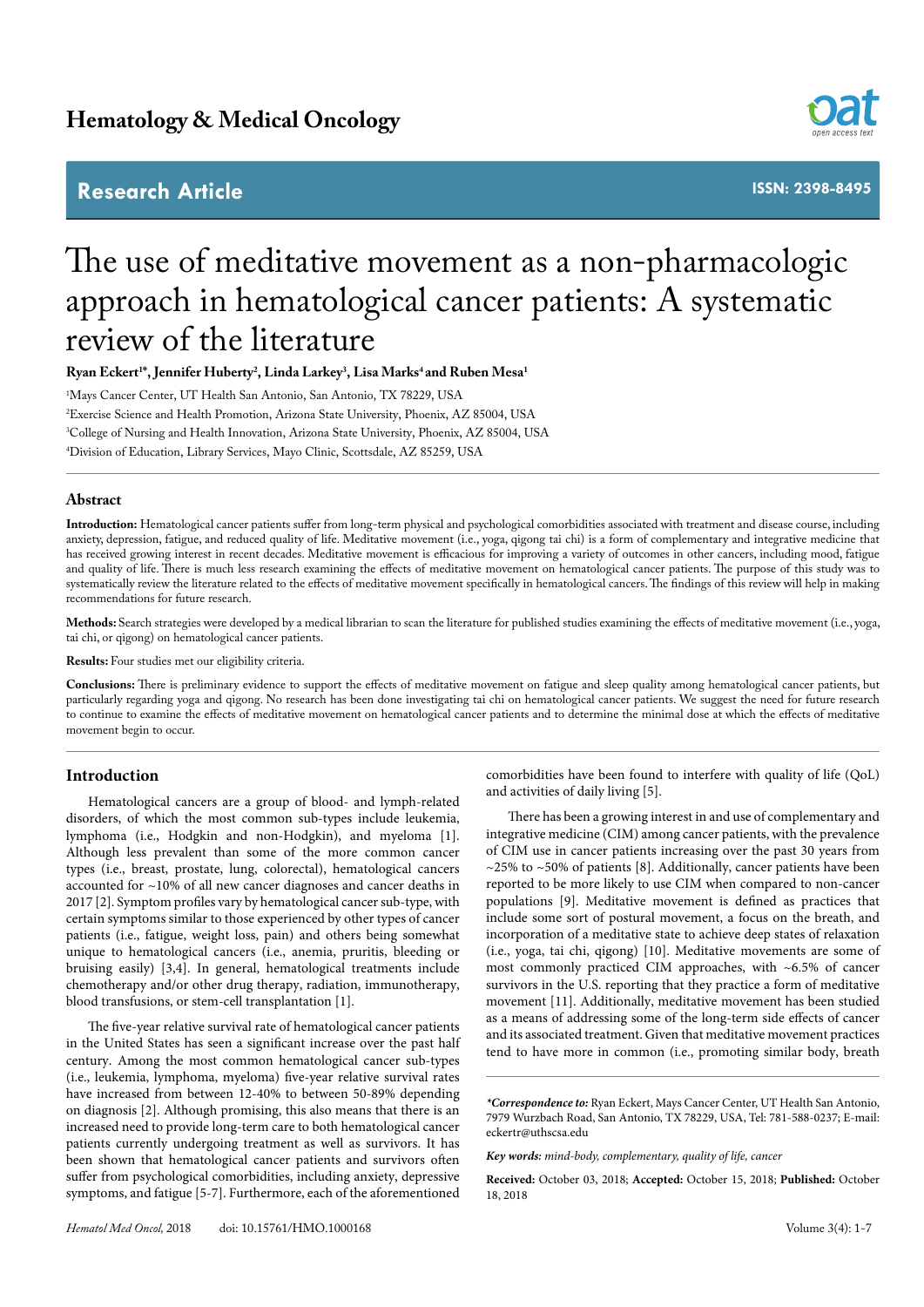and mind states) than differences, albeit different movement types and intensities within and across modalities, we are treating these as a category for exploring effects on symptoms of hematological cancer patients and survivors.

Multiple systematic reviews and meta-analyses have found that meditative movement practices are efficacious for improving a range of outcomes in cancer patients. Yoga has been shown to improve functional well-being, distress, anxiety, depression, fatigue, emotional function, social function, sleep quality, and QoL in cancer patients [12-15]. Furthermore, Tai chi and qigong have evidence to support improvements in fatigue, mood, QoL, immune function, cortisol levels, and inflammation in cancer patients [16,17]. Much of the aforementioned work, however, has been conducted in solid tumor cancer patients (e.g., breast, liver, lung, prostate, etc.). There has been far less research examining the benefits of meditative movement on hematological cancer patients despite the benefits of this type of complementary treatment for other cancer types.

A review summarizing the effects of meditative movement in hematological cancer patients is needed. Therefore, the purpose of this study was to systematically review the literature on the effects of meditative movement in hematological patients and to provide direction for future research. To examine the effects of meditative movement on hematological cancer patient outcomes, we reviewed published randomized controlled trials and/or single-arm experimental trials that assessed the effects of yoga, tai chi, or qigong interventions specifically in hematological cancer sub-types. The findings of this review will help in 1) advancing our knowledge of the effects of various forms of meditative movement in hematological cancer patients and 2) making recommendations for future research.

#### **Methods**

# **Search Strategy**

A medical librarian (LM) developed search strategies for Ovid MEDLINE, Ovid Embase, and PubMed to identify articles. The search strategies were peer-reviewed by another experienced medical librarian. Search strategies included the MeSH terms and key words in Table 1.

# **Inclusion/Exclusion Criteria**

Studies were included if they: (a) were published between 1995 and 2018, (b) were published in English, (c) examined the effects of meditative movement (to include yoga, qigong, or tai chi [10] on patient outcomes (d) had an experimental (i.e., randomized controlled trial [RCT]), quasi-experimental (i.e., single-arm interventions) or epidemiological (e.g., longitudinal, cross-sectional) study design, and

#### **Table 1.** Keyword Search Terms

| <b>MeSH Terms (PubMed)</b>   | <b>Keywords (PubMed)</b>           |  |  |
|------------------------------|------------------------------------|--|--|
| yoga                         | yoga                               |  |  |
| Qigong                       | Qigong                             |  |  |
| Tai Ji                       | Tai Chi                            |  |  |
| Mind-Body Therapies          | Mindful movement                   |  |  |
|                              | Meditative movement                |  |  |
|                              | <b>MBSR</b>                        |  |  |
|                              | Mindfulness based stress reduction |  |  |
| hematologic neoplasms        | <b>Blood cancers</b>               |  |  |
| multiple myeloma             | Multiple myeloma                   |  |  |
| leukemia                     | leukemia                           |  |  |
| lymphoma                     | Lymphoma                           |  |  |
| myeloproliferative disorders | Myeloproliferative disorders       |  |  |

(e) were conducted in specific hematological cancer sub-types (i.e., leukemia, lymphoma, myeloma, and/or myeloproliferative neoplasm patients/survivors). Systematic reviews, meta-analyses, studies that examined meditative movement in relation to hematological cancer risk, and conference abstracts were excluded.

# **Selection Process**

Titles and abstracts of articles that were found in the search results were reviewed to exclude articles that were not relevant. Potentially relevant full-text articles were then scanned for eligibility by one reviewer (RE) and were then confirmed and agreed upon by a second reviewer (JH). Only articles that met all inclusion criteria and were agreed upon to be included by both reviewers (RE & JH) were included in this review. The references/bibliographies of included articles were also scanned for additional relevant articles that could be included in the review.

# **Data Extraction**

The following data were extracted: (a) study design, (b) study population/sample, (c) type of meditative movement, (d) prescription (i.e., intervention duration, intensity, length of each session, type/ style of meditative movement), (e) effects of meditative movement on patient-reported outcomes, and (f) study limitations.

#### **Quality Assessment**

Quality assessment of individual studies was conducted for all studies included in the systematic review. Quality assessment was conducted using the 27-item checklist by Downs and Black [18], which can be used to assess both randomized and non-randomized trials. In the present version of the checklist, the checklist scoring was modified for item 27 that refers to the power of the study. Instead of rating according to an available range of study powers, it was rated by whether the study performed a power calculation or not. Accordingly, the maximum score for item 27 was one (a power analysis was conducted) instead of five and thus the highest possible score for the checklist was 28 (instead of 32). Downs and Black score ranges were given corresponding quality levels as previously reported: excellent (26-28); good (20-25); fair (15-19); and poor  $( \leq 14)$  [19]. Two individuals (RE & LM) performed the quality assessment independently. Each assessor then met, reviewed their quality assessment scores, and resolved any discrepancies until quality assessment scores for each item were agreed upon.

# **Results**

A total of 256 articles were found with the literature search conducted on July 23, 2018. A total of 90 duplicates were removed, leaving 166 articles that were screened for eligibility. A total of 151 were excluded after examining the titles of each as they did not meet our predefined inclusion criteria, leaving 15 potentially relevant articles left for review. After examining the full-texts of each of the 15 articles, four articles met our inclusion criteria and were included for review. Table 2 describes the study selection process and reasons for excluding articles (Figure 1). A detailed description of the included articles is included in the next section below (Table 2).

# **Quality Assessment**

Results of the quality assessment are presented in Table 3. The four studies included were rated as "good" [20,21] and "fair" [22,23] quality according to the Downs and Black [18] checklist (Table 3).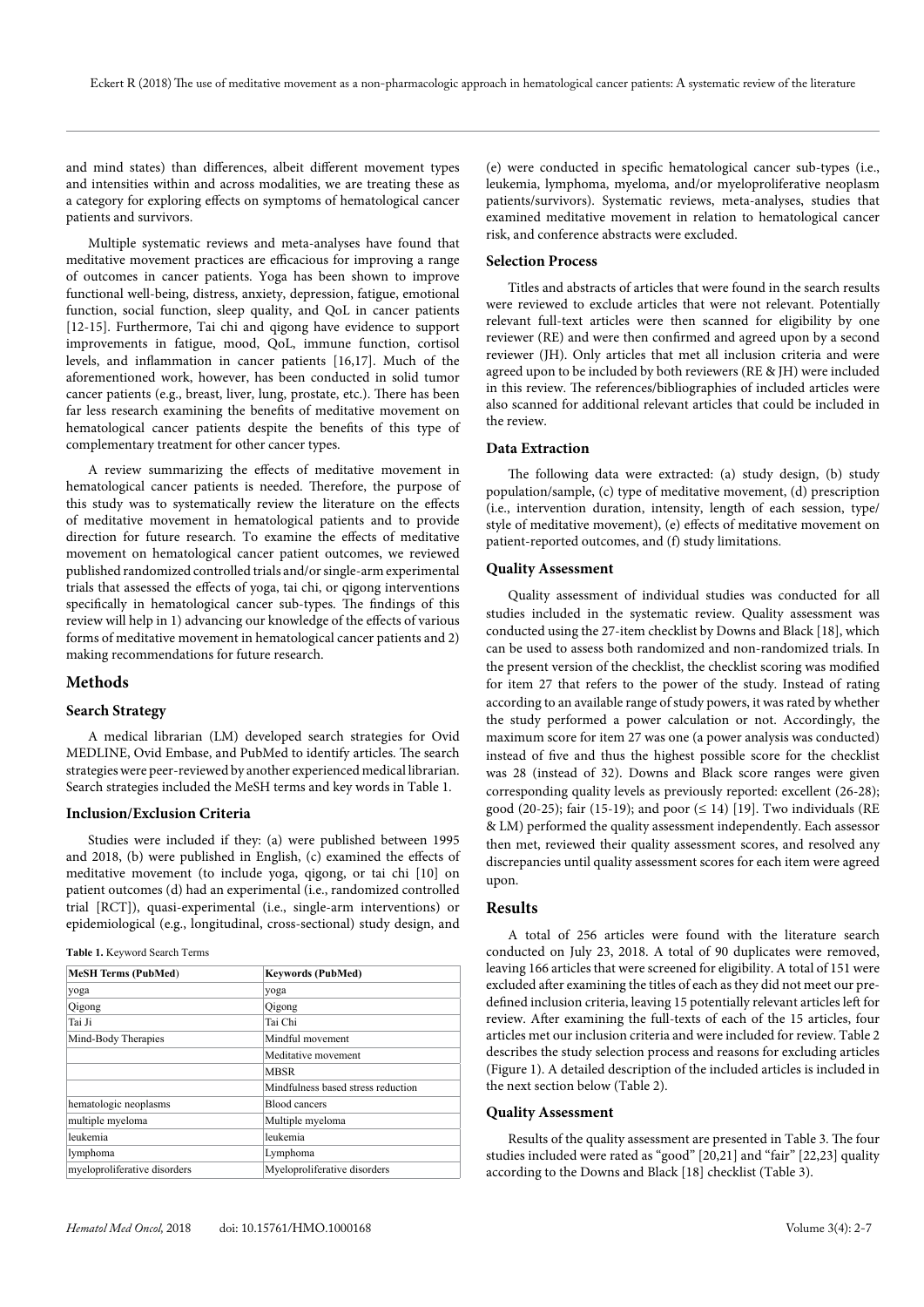Eckert R (2018) The use of meditative movement as a non-pharmacologic approach in hematological cancer patients: A systematic review of the literature

#### **Table 2.** Summary of Included Articles

| Reference           | <b>Study Design</b>                                       | <b>Study Sample</b>                                                            | <b>Type of Meditative</b><br>Movement | Prescription                                                                                                        | <b>Results &amp; Significant</b><br><b>Findings</b>                                                                                                                                                                                                     | <b>Limitations</b>                                                                                                                                                                                             |
|---------------------|-----------------------------------------------------------|--------------------------------------------------------------------------------|---------------------------------------|---------------------------------------------------------------------------------------------------------------------|---------------------------------------------------------------------------------------------------------------------------------------------------------------------------------------------------------------------------------------------------------|----------------------------------------------------------------------------------------------------------------------------------------------------------------------------------------------------------------|
| Cohen, et al. [21]  | RCT (wait-list control<br>group)                          | Lymphoma patients<br>$(n=38; 19in$<br><i>intervention</i> )                    | Yoga                                  | 7 weeks; 1x/week;<br>light-intensity; unknown<br>session duration; Tibetan<br>yoga                                  | 89% completed 2-3<br>sessions; 57% completed<br>$\geq$ 5 sessions; $\downarrow$ sleep<br>disturbance; 1sleep<br>quality; faster sleep<br>latency; Luse of sleep<br>meds                                                                                 | Low overall exercise<br>dose; small sample size<br>in intervention group<br>$(n=20)$ ; yoga session<br>duration not specified                                                                                  |
| Huberty et al. [23] | Quasi-Experimental<br>(single-arm feasibility)<br>design) | Myeloproliferative<br>neoplasm patients $(n=38)$                               | Yoga                                  | 12 weeks; 60 min/week;<br>mild/moderate-intensity;<br>20-30 min sessions; style<br>of yoga varied                   | Average yoga<br>participation of $\sim 50$ min/<br>week; 37% averaged<br>$\geq 60$ min/week; $\downarrow$ total<br>symptom burden;<br>Ifatigue; lanxiety;<br>Idepression; Isleep<br>disturbance                                                         | Small sample size<br>$(n=38)$ ; no control group<br>to test for effectiveness:<br>potential bias due to<br>study being advertised as<br>yoga intervention; biased<br>proportion of females<br>in study         |
| Yeh, et al. [24]    | RCT (usual care control<br>group)                         | Non-Hodgkin's<br>lymphoma patients<br>$(n=102; 51 in$<br><i>intervention</i> ) | Qigong                                | 21 days; 20-60 min/<br>session (including a<br>$5$ -min warm-up); $2-5x$<br>daily; Chan-Chuang<br>qigong            | Qigong participation<br>averaged $\sim$ 47 min/day;<br>↓ average fatigue; ↓ worst<br>fatigue; ^overall sleep<br>quality                                                                                                                                 | Significant differences at<br>baseline between groups<br>for primary outcome<br>measures; short duration<br>of study (i.e., 21 days);<br>lack of placebo control<br>group; self-report qigong<br>participation |
| Chuang, et al. [22] | RCT (usual care control<br>group)                         | Non-Hodgkin's<br>lymphoma patients<br>$(n=96; 48in$<br><i>intervention</i> )   | Qigong                                | 21 days; 25 min/session<br>(including a 5-min<br>warm-up and 5-min cool-<br>down); 2-3x/day; Chan-<br>Chuang qigong | A total of 96% of<br>patients practiced qigong<br>on 21 days and average<br>daily qigong participation<br>averaged ~48 min/day;<br>$\downarrow$ fatigue intensity &<br>interference; 1WBC count.<br>hemoglobin, and platelets;<br>↑sleep quality; ↑ QoL | significant differences at<br>baseline between groups<br>in fatigue, sleep quality,<br>and QoL sub-domains;<br>short duration of study<br>(i.e., 21 days)                                                      |



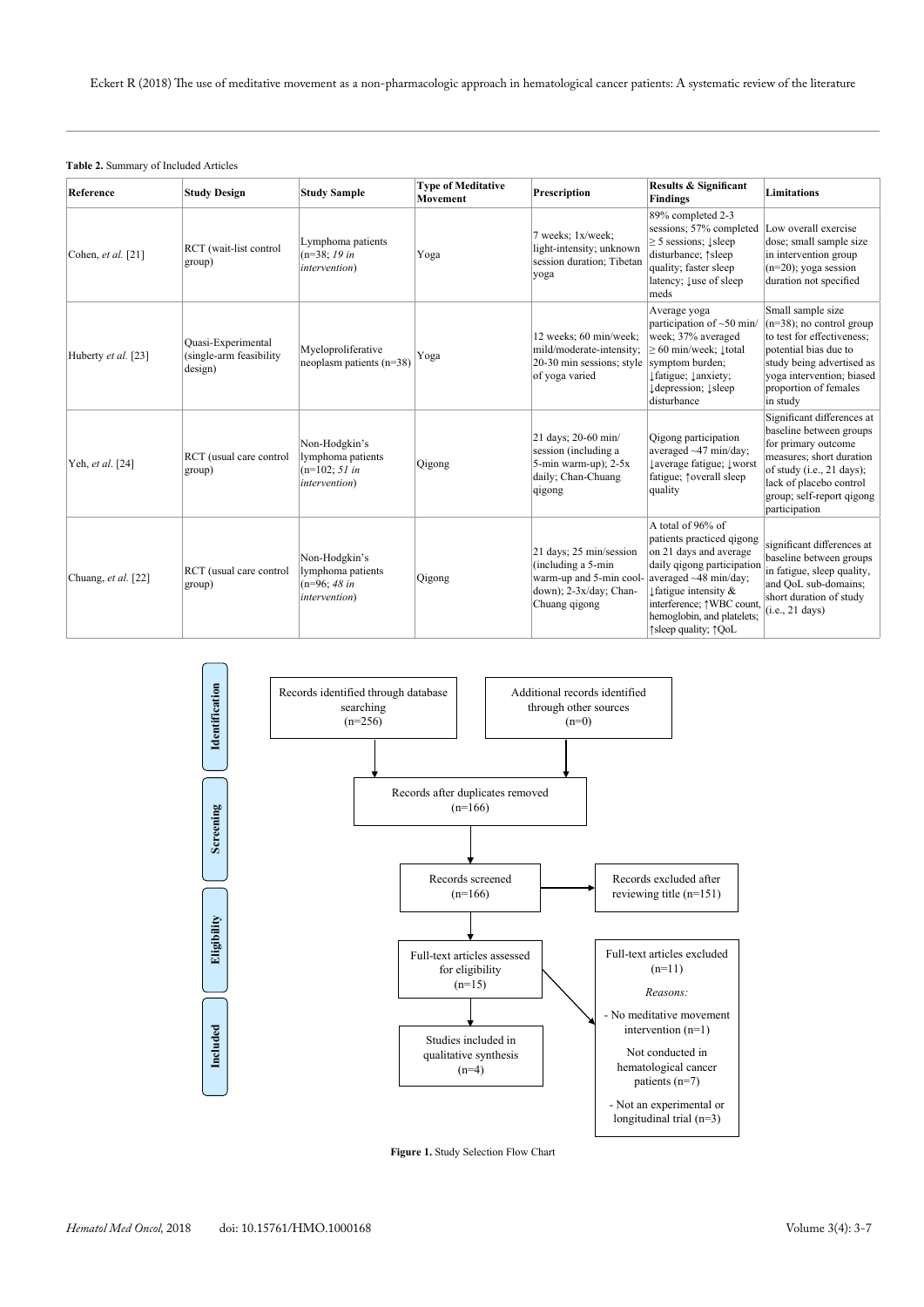#### **Table 3.** Downs and Black Quality Assessment Checklist

|                                                                                                                                                                                                                                     |                                          | <b>Study Reference</b> |                        |                    |                      |  |  |  |  |
|-------------------------------------------------------------------------------------------------------------------------------------------------------------------------------------------------------------------------------------|------------------------------------------|------------------------|------------------------|--------------------|----------------------|--|--|--|--|
| Item                                                                                                                                                                                                                                | <b>Scale</b>                             | Cohen, et<br>al.[121]  | Huberty,<br>et al.[23] | Yeh, et<br>al.[24] | Chuang et<br>al.[22] |  |  |  |  |
| Reporting                                                                                                                                                                                                                           |                                          |                        |                        |                    |                      |  |  |  |  |
| 1. Is the hypothesis/aim/objective of the study clearly described?                                                                                                                                                                  | $Yes=1; no=0$                            | yes                    | yes                    | yes                | yes                  |  |  |  |  |
| 2. Are the main outcomes to be measured clearly described in the Introduction or<br>Methods section?                                                                                                                                | $Yes=1:no=0$                             | yes                    | yes                    | yes                | yes                  |  |  |  |  |
| 3. Are the characteristics of the patients included in the study clearly described?                                                                                                                                                 | $Yes=1:no=0$                             | yes                    | yes                    | yes                | yes                  |  |  |  |  |
| 4. Are the interventions of interest clearly described?                                                                                                                                                                             | $Yes=1; no=0$                            | yes                    | yes                    | yes                | yes                  |  |  |  |  |
| 5. Are the distributions of principal confounders in each group of subjects to be<br>compared clearly described?                                                                                                                    | Yes=2; partially=1; $no=0$               | no                     | no                     | no                 | no                   |  |  |  |  |
| 6. Are the main findings of the study clearly described?                                                                                                                                                                            | $Yes=1; no=0$                            | yes                    | yes                    | yes                | yes                  |  |  |  |  |
| 7. Does the study provide estimates of the random variability in the data or the main<br>outcomes?                                                                                                                                  | $Yes=1:no=0$                             | yes                    | yes                    | yes                | yes                  |  |  |  |  |
| 8. Have all important adverse events that may be a consequence of the intervention been<br>reported?                                                                                                                                | $Yes=1; no=0$                            | no                     | yes                    | yes                | yes                  |  |  |  |  |
| 9. Have the characteristics of patients lost to follow-up been described?                                                                                                                                                           | $Yes=1; no=0$                            | yes                    | yes                    | no                 | yes                  |  |  |  |  |
| 10. Have actual probability values been reported (e.g. 0.035 rather than <0.05) for the<br>main outcomes except where the probability value is less than 0.001?                                                                     | $Yes=1; no=0$                            | yes                    | yes                    | yes                | yes                  |  |  |  |  |
| <b>External Validity</b>                                                                                                                                                                                                            |                                          |                        |                        |                    |                      |  |  |  |  |
| 11. Were the subjects asked to participate in the study representative of the entire<br>population from which they were recruited?                                                                                                  | Yes=1; no=0; unable to determine=0       | yes                    | yes                    | yes                | yes                  |  |  |  |  |
| 12. Were those subjects who were prepared to participate representative of the entire<br>population from which they were recruited?                                                                                                 | $Yes=1; no=0; unable to determine=0$     | yes                    | yes                    | yes                | yes                  |  |  |  |  |
| 13. Were the staff, places, and facilities where the patients were treated, representative of<br>the treatment the majority of patients receive?                                                                                    | Yes=1; no=0; unable to determine=0       | yes                    | yes                    | yes                | yes                  |  |  |  |  |
| <b>Internal Validity - Bias</b>                                                                                                                                                                                                     |                                          |                        |                        |                    |                      |  |  |  |  |
| 14. Was an attempt made to blind study subjects to the intervention they have received?                                                                                                                                             | $Yes=1; no=0; unable to determine=0$     | Unable to<br>determine | no                     | no                 | no                   |  |  |  |  |
| 15. Was an attempt made to blind those measuring the main outcomes of the<br>intervention?                                                                                                                                          | $Yes=1; no=0; unable to determine=0$     | Unable to<br>determine | Unable to<br>determine | no                 | yes                  |  |  |  |  |
| 16. If any of the results of the study were based on "data dredging", was this made clear?                                                                                                                                          | $Yes=1; no=0; unable to determine=0$     | yes                    | yes                    | yes                | yes                  |  |  |  |  |
| 17. In trials and cohort studies, do the analyses adjust for different lengths of follow-up<br>of patients, or in case-control studies, is the time period between the intervention and<br>outcome the same for cases and controls? | Yes=1; no=0; unable to determine=0       | yes                    | yes                    | no                 | yes                  |  |  |  |  |
| 18. Were the statistical tests used to assess the main outcomes appropriate?                                                                                                                                                        | Yes=1; no=0; unable to determine=0       | yes                    | yes                    | yes                | yes                  |  |  |  |  |
| 19. Was compliance with the intervention/s reliable?                                                                                                                                                                                | Yes=1; no=0; unable to determine=0       | no                     | no                     | no                 | no                   |  |  |  |  |
| 20. Were the main outcome measures used accurate (valid and reliable)?                                                                                                                                                              | Yes=1; no=0; unable to determine=0       | yes                    | yes                    | yes                | yes                  |  |  |  |  |
| <b>Internal Validity - Confounding (Selection Bias)</b>                                                                                                                                                                             |                                          |                        |                        |                    |                      |  |  |  |  |
| 21. Were the patients in different intervention groups (trials and cohort studies) or were<br>the cases and controls (case-control studies) recruited from the same population?                                                     | $Yes=1; no=0; unable to determine=0$     | yes                    | yes                    | yes                | yes                  |  |  |  |  |
| 22. Were study subjects in different intervention groups (trials and cohort studies) or<br>were the cases and controls (case-control studies) recruited over the same period of time?                                               | Yes=1; no=0; unable to determine=0       | yes                    | no                     | yes                | yes                  |  |  |  |  |
| 23. Were study subjects randomized to intervention groups?                                                                                                                                                                          | Yes=1; no=0; unable to determine=0       | yes                    | no                     | yes                | yes                  |  |  |  |  |
| 24. Was the randomised intervention assignment concealed from both patients and health<br>care staff until recruitment was complete and irrevocable?                                                                                | $Yes=1: no=0: unable to determine=0$     | yes                    | no                     | no                 | no                   |  |  |  |  |
| 25. Was there adequate adjustment for confounding in the analyses from which the main<br>findings were drawn?                                                                                                                       | Yes=1; no=0; unable to determine=0       | no                     | no                     | no                 | no                   |  |  |  |  |
| 26. Were losses of patients to follow-up taken into account?                                                                                                                                                                        | $Yes=1; no=0; unable to determine=0$     | Unable to<br>determine | yes                    | yes                | yes                  |  |  |  |  |
| Power                                                                                                                                                                                                                               |                                          |                        |                        |                    |                      |  |  |  |  |
| 27. Did the study conduct a power calculation?                                                                                                                                                                                      | Yes=1; no=0; unable to determine=0       | yes                    | no                     | yes                | yes                  |  |  |  |  |
|                                                                                                                                                                                                                                     | Total Score (total possible score of 28) | $20$ (good)            | $18$ (fair)            | $19$ (fair)        | $22$ (good)          |  |  |  |  |

# **Effects of Meditative Movement in Hematological Cancers**

A study conducted in 2004 by Cohen, *et al.* [21] examined the effects of yoga on lymphoma patients. Patients (n=39) were randomized to participate in a yoga intervention group (n=20) or a wait-list control group (n=19). Only one participant dropped out in the yoga intervention group, leaving a total of 38 patients that completed the study (n=19 in each group). The intervention group performed inperson Tibetan yoga (e.g., breathing, visualization, mindfulness, and low-impact postures) at the University of Texas MD Anderson Cancer Center 1x/week for seven weeks (duration of each session was not specified). Each yoga session was led by an experienced Tibetan Yoga instructor. The primary outcomes for this study included sleep quality measures (i.e., overall quality, latency, duration, sleep medication use), state anxiety, depression, and fatigue. Although significant improvements in subjective sleep quality, shorter sleep latency, longer sleep duration, and less reported use of sleep medications were found, there were no significant differences between groups for state anxiety, depression or fatigue. However, this may be due, in part, to both the adherence rate as only 58% of patients in the intervention group completed at least five of the seven prescribed yoga sessions.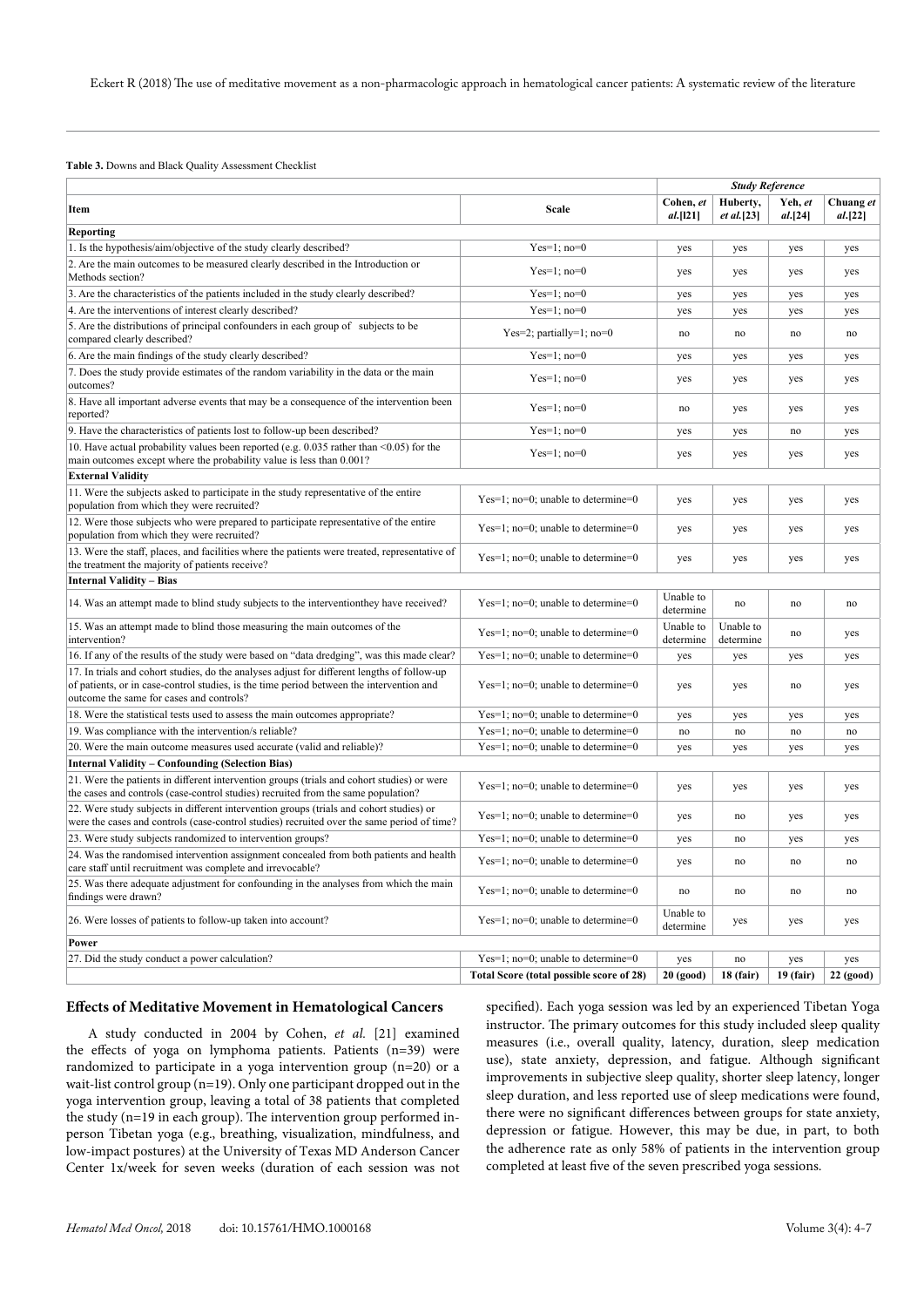A study conducted by Yeh, *et al.* [20] aimed to evaluate the effects of qigong on non-Hodgkin's lymphoma patients undergoing chemotherapy. This RCT randomly assigned 108 non-Hodgkin's lymphoma patients to either a qigong intervention group or a usual care control group. The qigong group was asked to participate in selfdirected qigong (i.e., on their own with the help of an instruction manual) for 21 consecutive days, 2-5x/day, and 20-60 min/session during the course of chemotherapy treatment. Qigong participants were provided with a modified version of a Chan-Chuang qigong instruction manual and were taught on a single day how to practice qigong by a research nurse who was trained by two qualified qigong practitioners. The control group received their normal course of chemotherapy treatment and was not asked to participate in qigong. The primary outcomes for this study included fatigue intensity (i.e., average fatigue, worst fatigue) and sleep quality measures (i.e., sleep disturbance, sleep effectiveness, sleep supplementation, overall sleep quality) and were assessed every seven days throughout the study (i.e., day 0, 7, 14, & 21).

A total of 108 patients signed an informed consent. Of these 108 patients, 54 were randomized to each group. Six patients dropped out, leaving a total of 102 patients (n=51 in each group) that completed the study. Overall qigong participation averaged ~47 min/day for the 21-day study duration. There were significant improvements over time in the qigong group compared to the control group for average fatigue ( $p<0.001$ ), fatigue intensity ( $p<0.001$ ) and overall sleep quality (p<0.001). There are several limitations of this study, including 1) the short study duration (i.e., 21 days), 2) the lack of placebo control group, 3) self-report qigong participation, and 4) significant differences between the intervention and control groups at baseline for primary outcomes (i.e., fatigue intensity and sleep quality).

Another study conducted by Chuang, *et al.* [22] evaluated the effectiveness of qigong for fatigue, complete blood counts, sleep quality, and QoL in non-Hodgkin's lymphoma patients undergoing chemotherapy. This RCT randomly assigned 100 non-Hodgkin's lymphoma patients to either a qigong intervention group or a usual care control group. The methods for this study were similar to those of the previous study by Yeh, *et al.* [20,22] and asked participants to complete 25-min qigong sessions on their own 2-5x/day for 21 consecutive days after receiving chemotherapy treatment. The primary outcomes for this study included fatigue intensity, fatigue interference, complete blood cells (i.e., white blood cells, hemoglobin, platelets) sleep quality measures (i.e., sleep disturbance, sleep effectiveness, sleep supplementation, overall sleep quality) and QoL and were assessed every seven days throughout the study (i.e., day 0, 7, 14, & 21).

A total of 100 patients signed an informed consent. Of these 100 patients, 50 were randomized to each group. Four patients dropped out, leaving 96 patients (n=48 in each group) that completed the study. A total of 96% of patients (n=46/48) practiced qigong on 21 days and daily qigong participation across all participants averaged ~48 min/day. There was a significant decrease over time for the qigong group compared to the control group for fatigue intensity and fatigue interference. Additionally, there were significant increases over time in the qigong group compared to the control group for white blood cells, hemoglobin, and platelets as well as sleep quality and QoL. Limitations to note for this study include 1) significant differences at baseline between the groups for fatigue measures, sleep quality, and QoL and 2) the short duration of the study (i.e., 21 days).

A recent study conducted by Huberty, *et al.* [23] aimed to examine the feasibility and preliminary effectiveness of online-streamed yoga

(www.Udaya.com) for myeloproliferative neoplasm (MPN) patients. This was a single-arm feasibility trial that enrolled 38 patients to participate in 60 min/week of home-based, online-streamed yoga for 12 weeks. A 12-week yoga prescription was provided to participants via Udaya.com, which is a consumer-based online-streaming yoga platform. Participants were asked to participate in a minimum of 60 min/week by completing 20-30 min videos, 2-3x/week. The type of yoga sessions included in the 12-week prescription varied slightly but included primarily hatha-style yoga and meditation/mindfulness classes. Each class was led by an experienced, certified yoga instructor. The primary outcome was feasibility (i.e., practicality, acceptability and demand) and secondary outcomes included total symptom burden, fatigue, anxiety, depression, pain intensity, sexual function, and sleep disturbance. Participants completed questionnaires assessing demographics, symptom burden and study satisfaction at baseline, mid-point (week 7, post-intervention (week 12) and follow-up (week 16).

Yoga participation averaged ~50 min/week and 37% of participants averaged  $\geq 60$  min/week of yoga (i.e., demand). A total of 68% (n=21/28) of responding participants felt either satisfied or very satisfied with online yoga, 75% (n=23/31) felt that it was helpful for coping with MPN-related symptoms, and 75% of participants (n=23/31) reported that they felt safe while participating in online yoga (acceptability). A total of 82% (n=31/38) completed the mid-point questionnaire, 79% (n=30/38) completed the post-intervention questionnaire, and 74% (n=28/38) completed the follow-up questionnaire. There were significant pre-post differences in total symptom burden (p=0.04; ES=-0.36), fatigue (p=0.04; ES=-0.33), anxiety (p=0.002; ES=-0.67), depression (p=0.049; ES=-0.41), and sleep disturbance (p<0.0001; ES=-0.58). There were no significant differences in outcomes between those that averaged <60 min/week of yoga and those that averaged >60 min/week of yoga. Although this study was deemed to be feasible and demonstrated significant findings, limitations of this study include 1) the potential for selection bias due to the study being advertised as an online yoga study and 2) the lack of a control group and a small sample size, limiting the ability of the study to determine effectiveness.

# **Discussion**

Research investigating the effects of meditative movement (i.e., yoga, tai chi, qigong) on hematological cancer patients is still in its infancy. Our study highlights the limited amount of research that has been done in the study of meditative movement for hematological cancer patients and the need for future interventions. Based on the findings of this review, there is some preliminary evidence to suggest that meditative movement may improve patient outcomes in hematological cancer patients, particularly fatigue and sleep quality as these outcomes were improved by meditative movement across the majority of studies (n=3/4) included in our review.

Only four studies were included in our review, each of which carries its own limitations. Two studies included small sample sizes (i.e., <40 participants in both trials) [21,23] demonstrating the need for larger sample sizes in future studies. Additionally, the study by Cohen, *et al.* [21] included a low yoga dose that may partially explain a lack of significant effects of yoga on anxiety, depression, and fatigue. Seven prescribed sessions may not have been a potent enough dose to improve psychosocial outcomes (i.e., anxiety, depression, and fatigue). Previous yoga studies in breast cancer patients have demonstrated significant improvements in anxiety, depression, and fatigue after higher doses of yoga (i.e., 18-24, 60-minute sessions) [24-26] Furthermore, the study by Huberty, *et al.* [23] was a feasibility study that was not powered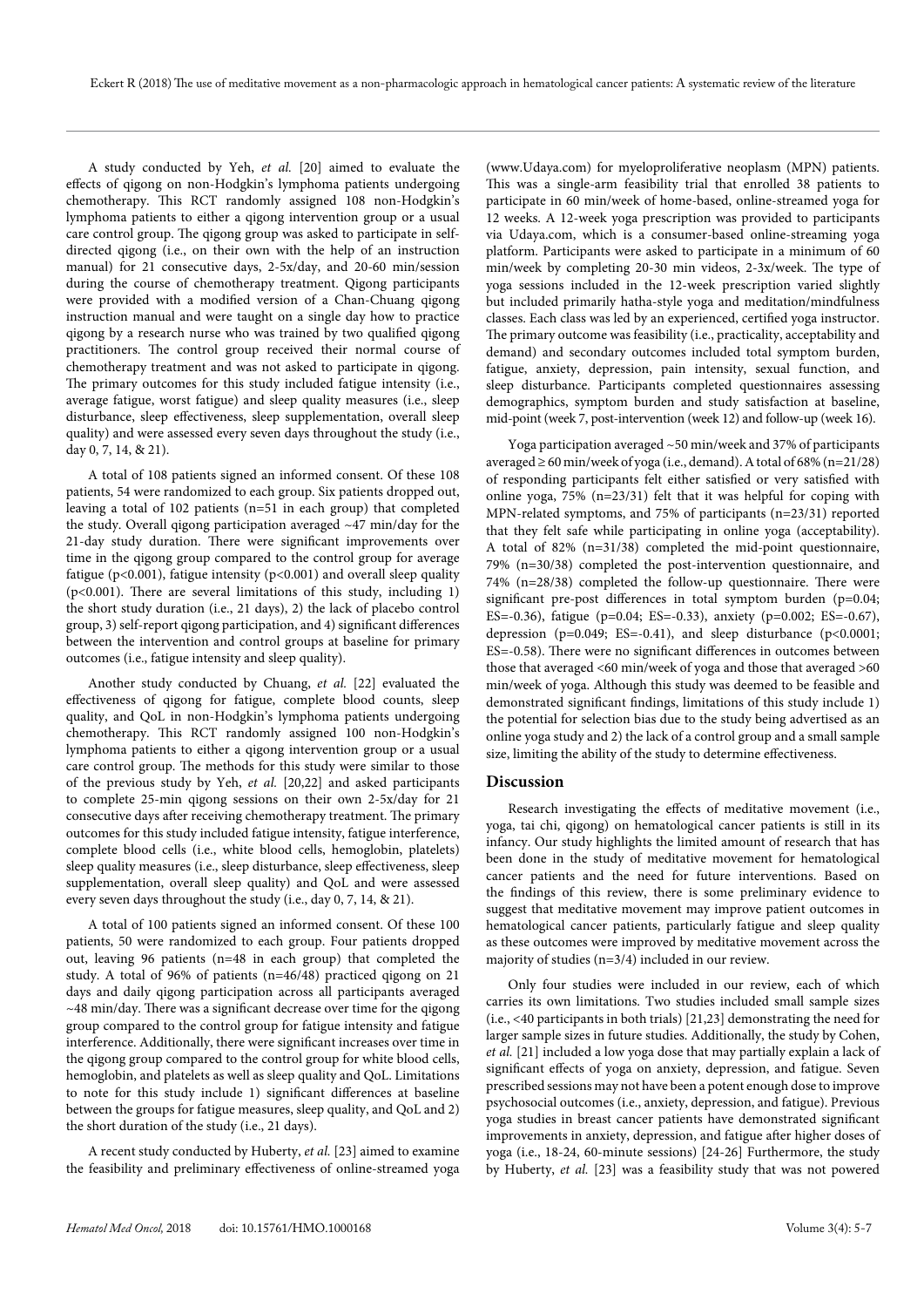for effects and a study sample that was primarily female (89.5%), potentially introducing bias and limiting generalizability.

We found two studies investigating yoga and two studies investigating qigong, whereas we did not find any studies that examined the effects of tai chi on hematological cancer patients. Future studies are warranted that examine the effects of tai chi on hematological cancer patients as tai chi has demonstrated to be beneficial in solid tumor cancer patients [27]. Additionally, further research is needed to better understand the effects of qigong and yoga on hematological cancer patients. There has been a growing body of literature surrounding the effects of yoga, qigong, and tai chi on other cancer patients with little literature in hematological cancers. Due to unique differences in etiology and treatment between solid tumor cancers and hematological cancers, research is needed that examines meditative movement in hematological cancers specifically.

Future research should aim to 1) examine the effects of meditative movement (i.e., yoga, tai chi, qigong) on hematological cancer patient outcomes (i.e., symptoms and QoL) and 2) determine the ideal dose of meditative movement for changes in symptoms and QoL. In the study conducted by Huberty, *et al.* [23] there were no significant differences in outcomes (i.e., total symptom burden, fatigue, anxiety, depression, sleep disturbance) between those that averaged  $\geq 60$  min/week of online yoga and those that averaged less. Randomized controlled trials that explore varying doses (i.e., different durations and frequencies) of yoga, or other forms of meditative movement, could determine the minimal dose at which effects of meditative movement begin to occur.

Research that identifies the effectiveness of meditative movement for hematological cancer patients is important in providing justification for implementing meditative movement into clinical practice as an evidence-based CIM strategy. Hematological cancer patients/survivors often suffer from long-term co-morbidities that ultimately end up affecting overall QoL [5-7]. The availability of evidence-based CIM strategies will be beneficial for cancer patients in the maintenance of their long-term health and QoL.

#### **Limitations**

Even though this review identified some preliminary evidence demonstrating the potential benefits of meditative movement for hematological cancer patients, there are limitations to note. First, the body of literature from which we draw our conclusions is very small. Our systematic review yielded only four studies. It is always possible that we missed some publications that could have been included in the review and could have changed our findings. We also only included articles published in English, which may have caused us to miss relevant articles published in other languages. Second, inherent with any systematic review is the possibility of publication and location bias [28,29].

## **Conclusions**

There is preliminary evidence that meditative movement may be beneficial for hematological cancer patient outcomes, particularly fatigue and sleep quality. There has been no research to date investigating the effects of tai chi on hematological cancer patients. Future research is needed to establish the effects of yoga, qigong, and tai chi on symptoms and QoL in hematological cancer patients. Future studies should also aim to determine the minimal dose at which effects begin to occur in hematological cancer patients.

# **Authorship and Contributorship**

RE conceptualized the literature review, performed the literature review after search results had been obtained, interpreted the literature review results, conducted the quality assessment, drafted the manuscript, and edited/revised the manuscript; JH edited/revised the manuscript; AD edited/revised the manuscript; HK edited/revised the manuscript; LL edited/revised the manuscript; LM performed the literature search and conducted the quality assessment; RM edited/ revised the manuscript. All authors read and approved the final manuscript.

# **Acknowledgements**

The authors do not report any acknowledgements.

# **Funding**

The authors do not report any sources of funding.

# **Competing Interests**

The authors do not report any competing interests.

#### **References**

- 1. http://www.lls.org/facts-and-statistics/facts-and-statistics-overview
- 2. https://www.lls.org/treatment%20/types-of-treatment
- 3. https://www.leukaemia.org.au/disease-information/
- 4. Irwin M (2012) ACSM's guide to exercise and cancer survivorship. Human Kinetics. Champaign, IL.
- 5. Bryant AL, Walton AL, Shaw-Kokot J, Mayer DK, Reeve BB (2015) Patient-reported symptoms and quality of life in adults with acute leukemia: a systematic review'. *Oncol Nurs Forum* 42: E91-E101.
- 6. Muffly LS, Hlubocky FJ, Khan N, Wroblewski K, Breitenbach K, et al. (2016) Psychological morbidities in adolescent and young adult blood cancer patients during curative-intent therapy and early survivorship. *Cancer* 122: 954-961.
- 7. Wang Z, Liu L, Shi M, Wang L (2016) Exploring correlations between positive psychological resources and symptoms of psychological distress among hematological cancer patients: a cross-sectional study. *Psychol Health Med* 21: 571-582.
- 8. Horneber M, Bueschel G, Dennert G, Less D, Ritter E, et al. (2012) 'How many cancer patients use complementary and alternative medicine: a systematic review and metaanalysis', *Integr Cancer Ther* 11: 187-203.
- 9. Fouladbakhsh JM, Stommel M (2008) Comparative analysis of CAM use in the US cancer and noncancer populations. *Journal of Complementary and Integrative Medicine* 5: 1.
- 10. Larkey L, Jahnke R, Etnier J, Gonzalez J (2009) Meditative movement as a category of exercise: implications for research. *J Phys Act Health* 6: 230-238.
- 11. Fouladbakhsh JM, Stommel M (2010) Gender, symptom experience, and use of complementary and alternative medicine practices among cancer survivors in the US cancer population. Oncol Nurs Forum 37: E7-E15.
- 12. Buffart LM, Van Uffelen JG, Riphagen II, Brug J, Van Mechelen W, et al. (2012) Physical and psychosocial benefits of yoga in cancer patients and survivors, a systematic review and meta-analysis of randomized controlled trials. *BMC Cancer* 12: 559.
- 13. Cote A, Daneault S (2012) Effect of yoga on patients with cancer: our current understanding. *Can Fam Physician* 58: e475-479.
- 14. Herder H, Parlour L, Jenkins V (2012) Randomised controlled trials of yoga interventions for women with breast cancer: a systematic literature review. *Support Care Cancer* 20: 3055-3064.
- 15. Sadja J, Mills PJ (2013) Effects of yoga interventions on fatigue in cancer patients and survivors: a systematic review of randomized controlled trials. *Explore (NY)* 9: 232-243.